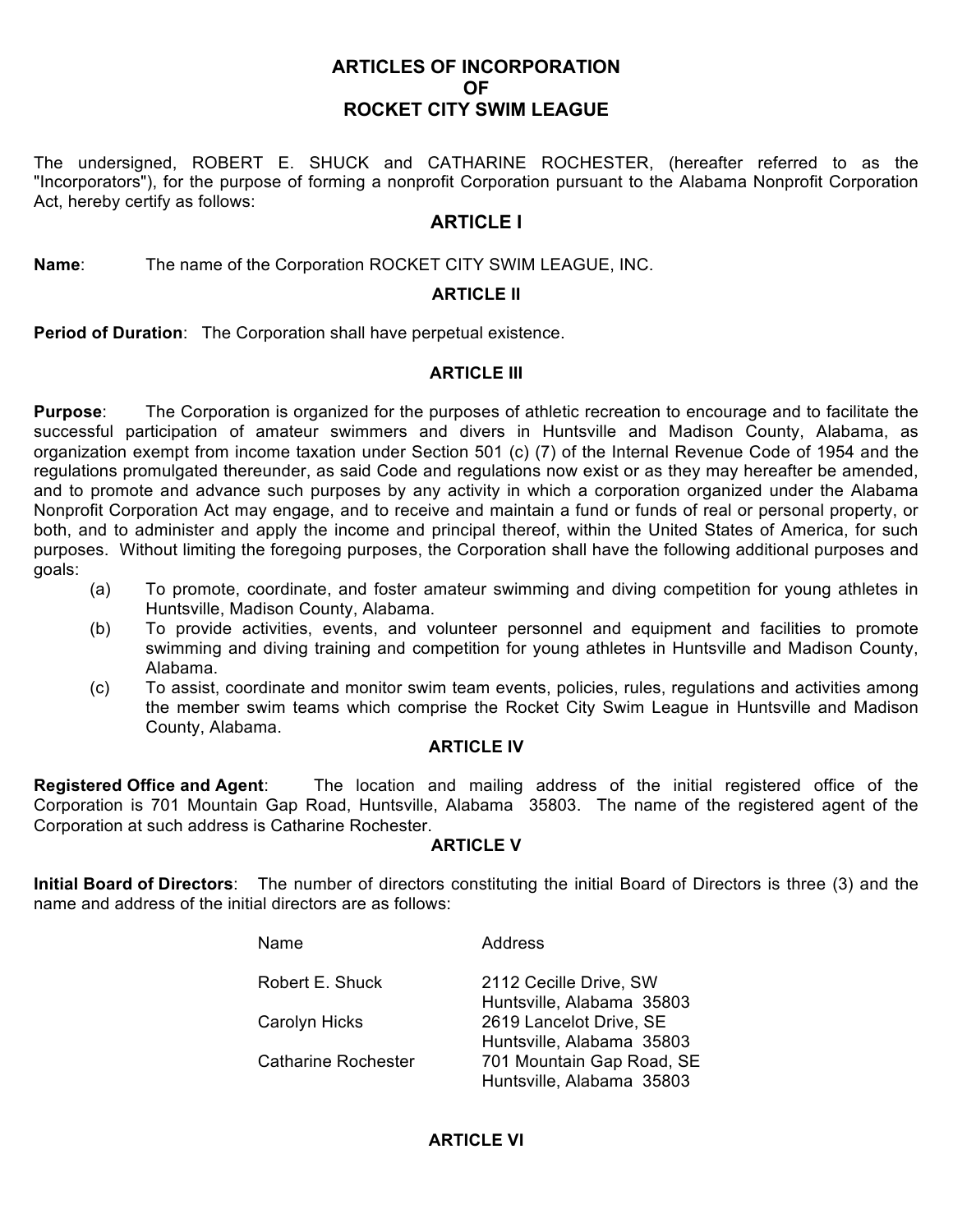**Membership**: The Corporation shall have no capital stock and all members of the Corporation shall be of the same class. Membership in the Corporation shall consist of member swim clubs and organized swim groups in Huntsville and Madison County, Alabama, having access to adequate swim facilities. Membership shall be by application to the Board of Directors and shall be subject to approval of the Board of Directors. Membership shall be restricted to Huntsville and Madison County qualified groups. The Board of Directors shall adopt By-Laws which shall govern membership in the Corporation and programs for members. The Board of Directors shall have the right to expel a member under procedures established in the By-Laws. The voting rights of the members shall be set forth in the By-Laws. No applicant for membership or member shall be discriminated against in any manner on the basis of race, color, or religion.

## **ARTICLE VII**

**Incorporators**: The names and addresses of the incorporators are:

Name Address

| Robert E. Shuck     | 2112 Cecille Drive, SW    |
|---------------------|---------------------------|
|                     | Huntsville, Alabama 35803 |
| Catharine Rochester | 701 Mountain Gap Road, SE |
|                     | Huntsville, Alabama 35803 |

## **ARTICLE VIII**

## **Other Provisions**:

- (a) The Corporation shall have all powers granted corporations under the Alabama Nonprofit Corporation Act, which shall specifically include, but not be limited to, the power to:
	- (1) Borrow money and secure the same by a mortgage or security interest in any or all of its real or personal property.
	- (2) Act as a guarantor or surety on indebtedness of other parties.
	- (3) Do all and everything necessary, suitable, and proper for the accomplishment of any of the purposes of the Corporation or in furtherance of any of the powers of the Corporation, either alone or in partnership, general or limited, with other corporations, firms, or individuals, provided the same shall not be in violation of the laws of the State of Alabama.
- (b) Action of the members may be taken by unanimous written consent without meeting and it shall have the same effect as the unanimous vote of the members.
- (c) Action of the Directors may be taken by unanimous written consent without meeting and it shall have the same effect as the unanimous vote of the Directors.
- (d) Except for the initial Board of Directors set forth herein, the Board of Directors of the Corporation shall consist of one or more members as established by the By-Laws of the Corporation.
- (e) Anything herein contained to the contrary notwithstanding, the Corporation shall not be operated for private profit. No dividend shall be paid and no part of the assets, earnings, income or profit of the Corporation shall be distributed to or insure to the benefit of its members, directors, or officers, except that the Corporation shall be authorized and empowered to pay reasonable compensation for services rendered, to reimburse expenditures incurred in the performance of their duties by directors, officers, and employees, and to make payments and distributions in furtherance of the purposes set forth herein.
- (f) The initial By-Laws of the Corporation shall be adopted by the Board of Directors. The power to alter, amend, or repeal the By-Laws and adopt new By-Laws shall be vested in the Board of Directors.
- (g) There shall be no personal or individual liability of any director or officer for any debts, liabilities, or obligations of the Corporation of any kind whatsoever. To the extent permitted by law, the Corporation shall indemnify any director, officer, employee, agent, or other person against any claim or liability threatened, pending or completed, including attorney's fees and other expenses, by reason of the fact he or she was or is serving as a director, officer, employees or agent of the Corporation. The Corporation shall be authorized to purchase insurance to insure such persons against such claims and liabilities.
- (h) No substantial part of the activities of the Corporation shall be the carrying on of propaganda or otherwise attempting to influence legislation except as provided in Section 501 (h) of the Internal